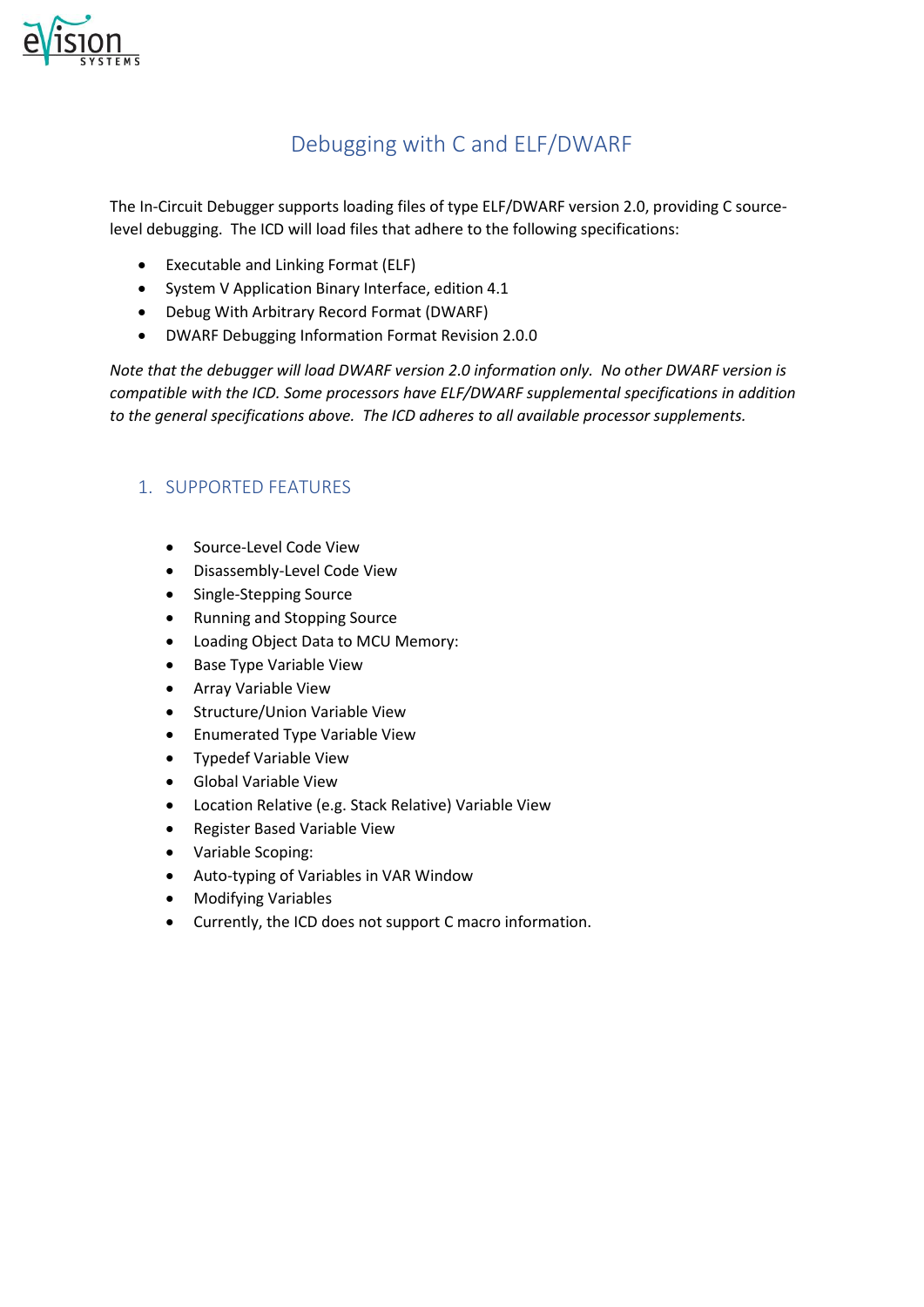

#### 2. C DEBUGGING COMMANDS

#### **Use the following commands to debug with ELF/DWARF:**

- The HLOAD command loads ELF/DWARF debug information and loads the object code to target RAM.
- The HLOADMAP command loads DWARF debugging information only, ignoring target object code.
- The HSTEP command, or SS, single-steps one high-level source line.
- The HSTEPFOR command continually steps high-level instructions until the user aborts by pressing a key.
- The HGO command starts full-speed execution and, when aborted by the user, attempts to stop on a high-level instruction.
- The HSTEP, HSTEPFOR, and HGO commands are identical to the STEP, STEPFOR, and GO commands with the **following exceptions**:

While assembly instructions are executed between the high-level language lines, the Variable, Memory, and Source Code windows are not updated. The Disassembly and CPU windows are updated for every low-level instruction. At the next high-level instruction boundary, all windows are updated (unless in GO mode).

When the user aborts the current execution command, the debugger executes up to 20 steps while trying to find the next high-level language instruction boundary. The debugger will attempt to show source automatically. If, in 20 steps, it cannot find the boundary of a high-level source code instruction, it will stop and show disassembly. To see source again, use the HSTEP command or right click on the Source Code window and select Show Source Module.

#### 3. LOADING THE ELF/DWARF 2.0 FILE

The ELF/DWARF 2.0 file contains two types of information:

- **a.)** ELF Binary Image: This includes all instructions and data that comprise the target application. This image may reside in RAM or flash.
- **b.)** DWARF Debug Information: This contains source file and variable information. The debugger uses this information to allow the user to debug the binary object code. The debug information resides in the debugger and not on the target microcontroller.

There are two common situations when loading an ELF/DWARF 2.0 file:

**a.)** Binary image programmed to flash: The ICD does not program flash. Program flash prior to entering ICD using P&E's PROG flash programmer. Upon entering the ICD, with the binary image already resident in flash, use the HLOADMAP command to load the debug portion of the ELF/DWARF file.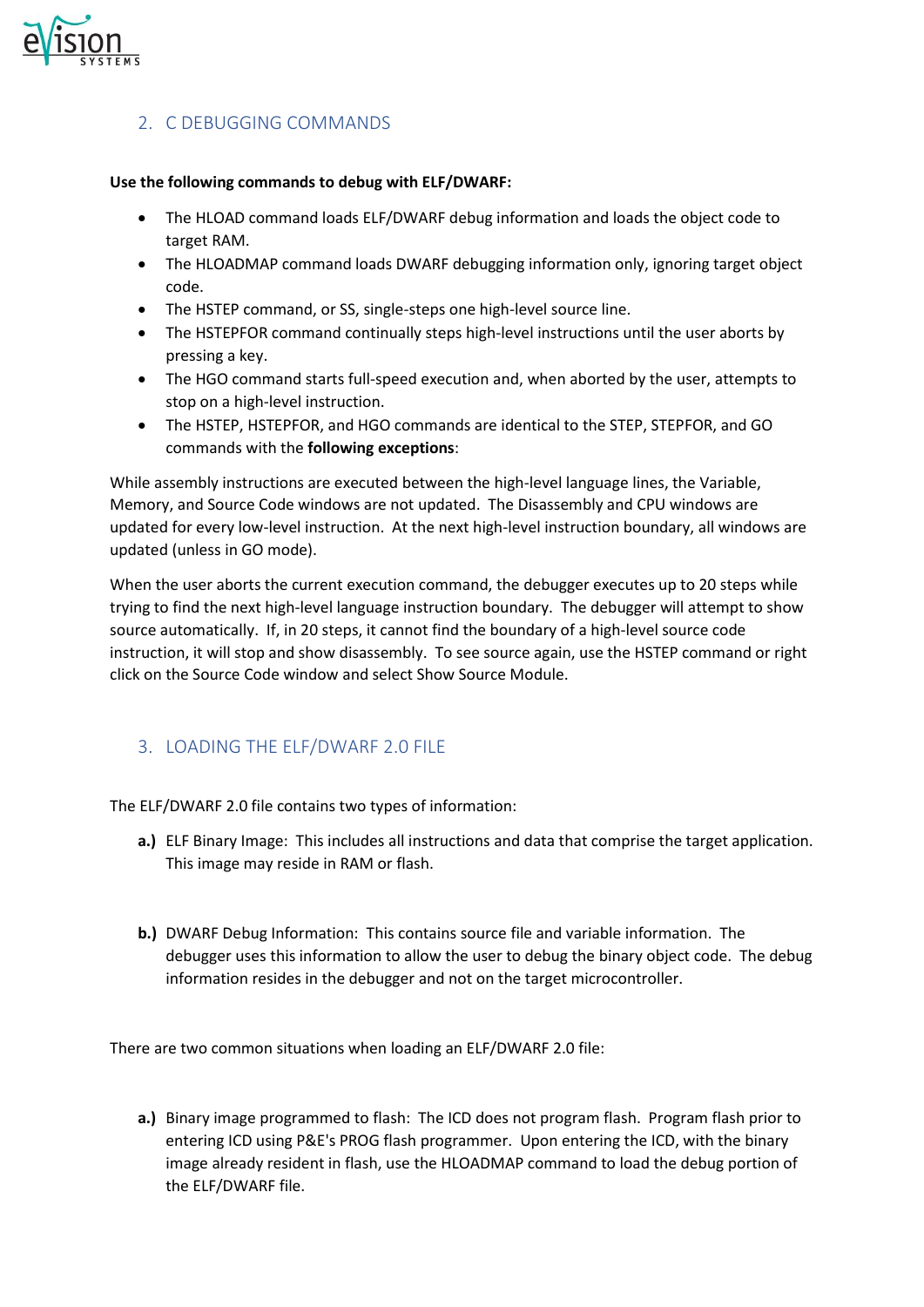

**b.)** Binary image programmed to RAM: Use the HLOAD command to load both the binary image to the target RAM and the debug information to the debugger. Before loading the binary image, the user should make sure that the RAM is enabled at the proper target address. After using HLOAD or HLOADMAP, the debugger status window will display the amount of debug and object information loaded from the ELF/DWARF file. By default, the debugger sets the program counter (PC) to the initial PC value of application code.

#### 4. EXECUTING TO THE BEGINNING OF SOURCE CODE

After loading an ELF/DWARF file, the code window may point to disassembly and not show any of the user's source code. ICD must be able to locate the source files that is listed in the ELF/DWARF file. The path information may be either relative or absolute. While in ICD, the user can right click on the Code Window and then Select Source Module to see the path information. All relative paths are interpreted to the location of the ELF/DWARF file. The user may move the source files so that the relative paths make sense or try to configure the compiler to use absolute paths.

Before running the user's main () function, the compiler must first execute initialization code that may not have corresponding debug information. To run past the compiler initialization code, issue the "gotil main" command in the status window. Note that the labels are case sensitive and that the main label should be lowercase. This will set a breakpoint at the beginning of the main() routine and start the processor running. Execution should stop almost immediately, and the PC should be pointing to valid source code.

If the main() symbol is not in scope initially, manually set a breakpoint at the beginning of main() and issue the GO command.

Alternatively, instead of using the GOTIL command, the user could step through the initialization disassembly code using the STEP or HSTEP commands, eventually reaching the main() function.

If there is no initialization code, the SHOWCODE main command may be used.

#### 5. STEPPING THROUGH C SOURCE CODE

The P&E debugger implements a high-level language source step command. Use the HSTEP command in the status window or click the high-level step button on the debugger button bar. At every HSTEP, the debugger will rapidly single step assembly level instructions until the next source instruction, and execution will cease. While the debugger is fast single-stepping, the debugger updates the PC value only. When the debugger reaches the next source instruction, it will update all visible windows with data from the target. Note that using the HSTEP command does not run code in real-time. Real-time execution is described in the next section.

Note that some instructions will take longer to step than others, because each C level instruction may consist of a greater or fewer number of underlying assembly instructions.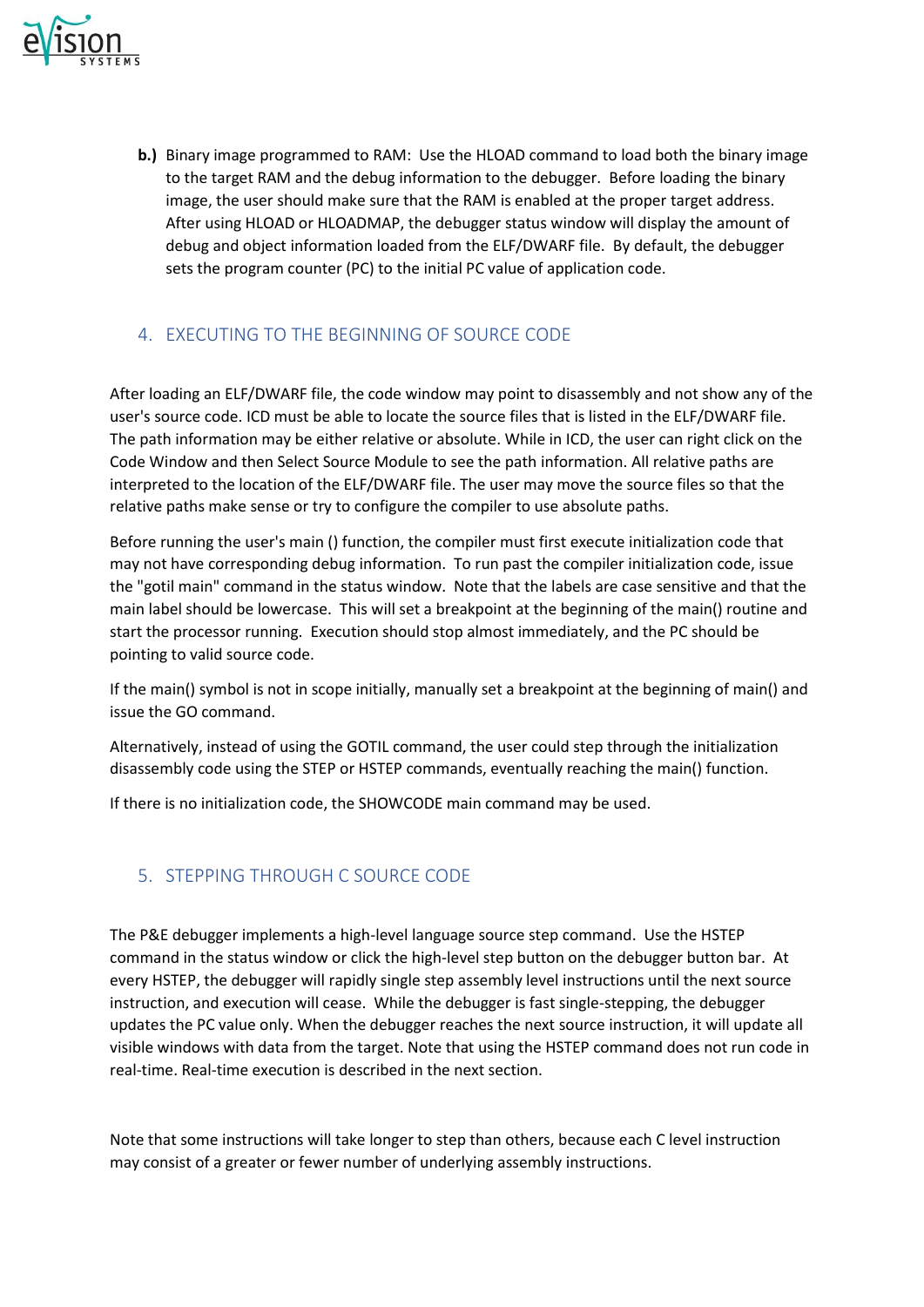

#### 6. DISPLAYING VARIABLES

The debugger Variable window will show global and static variables as well as location relative variables. A location relative variable is typically a local variables on the application stack. However, the compiler may indicate other variable types as location relative and may use many different location schemes for variables. Some variables may change location depending on the value of the PC. The ICD supports all of the DWARF 2.0 location posibilities.

The debugger will show variables whose location is a register. Compilers will often store temporary variables in CPU registers of the processor. If you attempt to look at the address of a register variable by adding the symbol &varName to the Variables window (where "varName" is the variable name), the debugger will indicate the register in which the variable is stored.

The ICD supports scoping of variables. If you enter a variable name in the Variables window, the debugger will show the variable of the same name that is currently in scope. If you had a global integer variable, temp, and a local float variable, temp, within the routine init port, the float would be shown while you step through the init\_port routine. Otherwise, the Variable window would display the integer variable.

The following symbols may be added to a variable name in the Variables window. Note that pointer variables are displayed in red.

& dereference

\* reference

. access to union or structure member

-> pointer access to union or structure member

[ ] array subscript

For example:

int TintGlobal;

int \*ptrTint;

int TmultiArray[3][3][3];

struct Tstruct {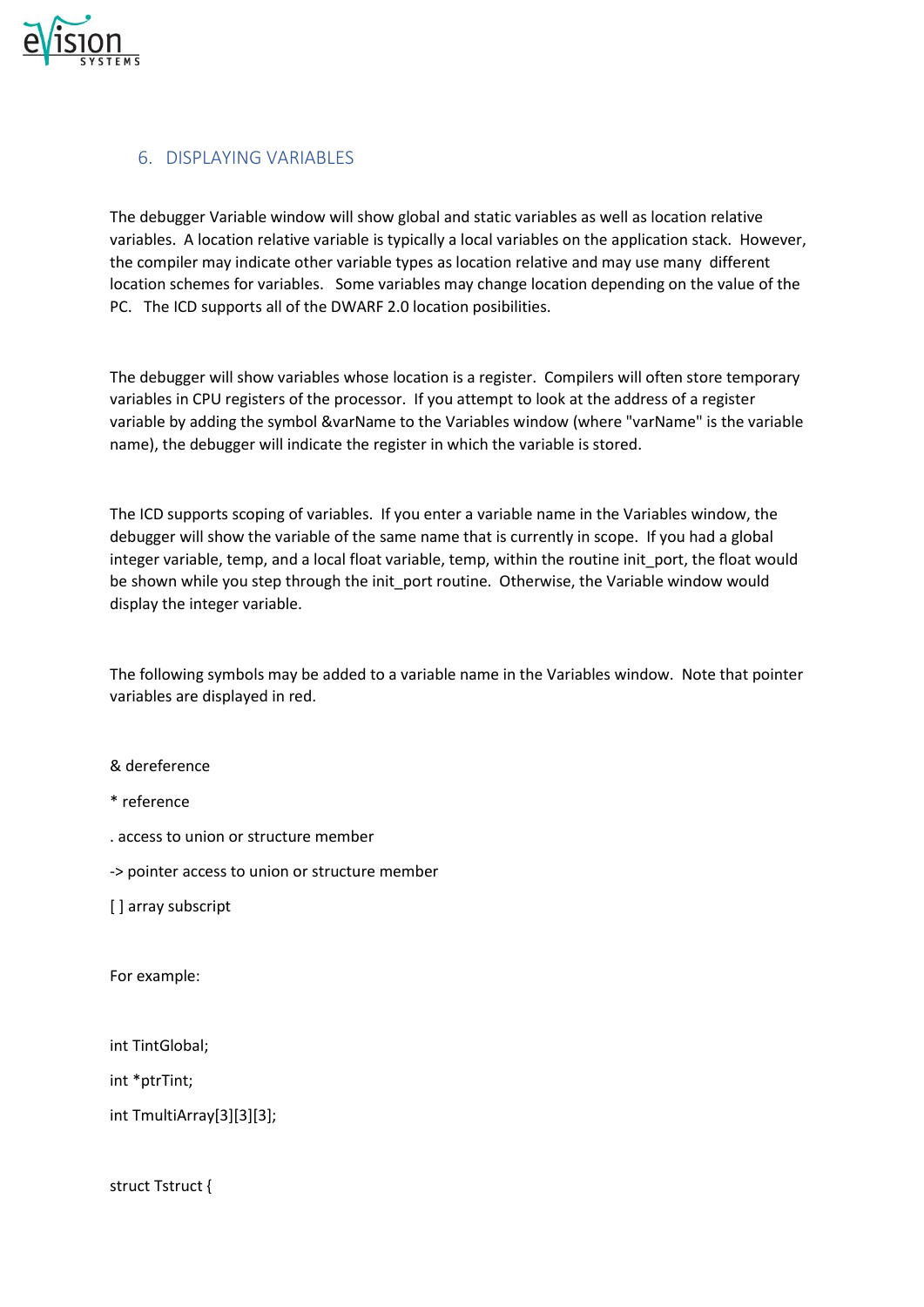

| ×<br>۰. |  |
|---------|--|
|         |  |

int jj;

short ll;

} TstructInstance;

union Tunion {

unsigned long TuLongUnion;

struct Tstruct TstructUnion

} TunionInstance;

union Tunion \*TunionPointer;

ICD commands:

var TintGlobal

The value of TintGlobal

var &TintGlobal

The address of TintGlobal

var \*ptrTint The value of the variable pointed to by ptrTint

var TmultiArray[0][1][2]

The value of this element of the array

var TstructInstance.ii The value of this member of the structure

var TunionPointer->TuLongUnion The value of this union member, the union pointed to by TunionPointer